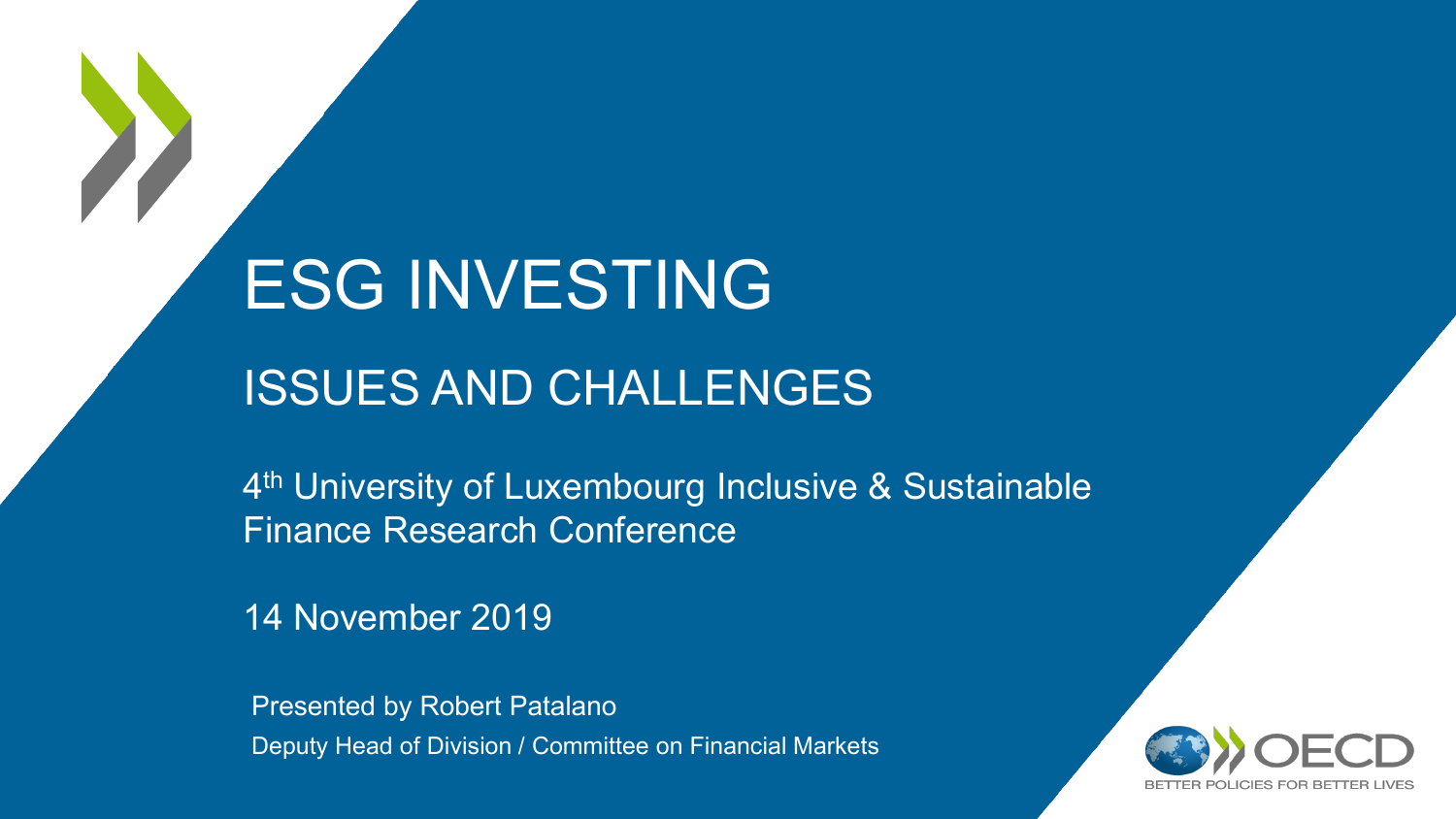

- **ESG overview**
- **Investment landscape**
- **ESG ratings criteria and results**
- **Fund strategies and results**
- **ISSUES for consideration**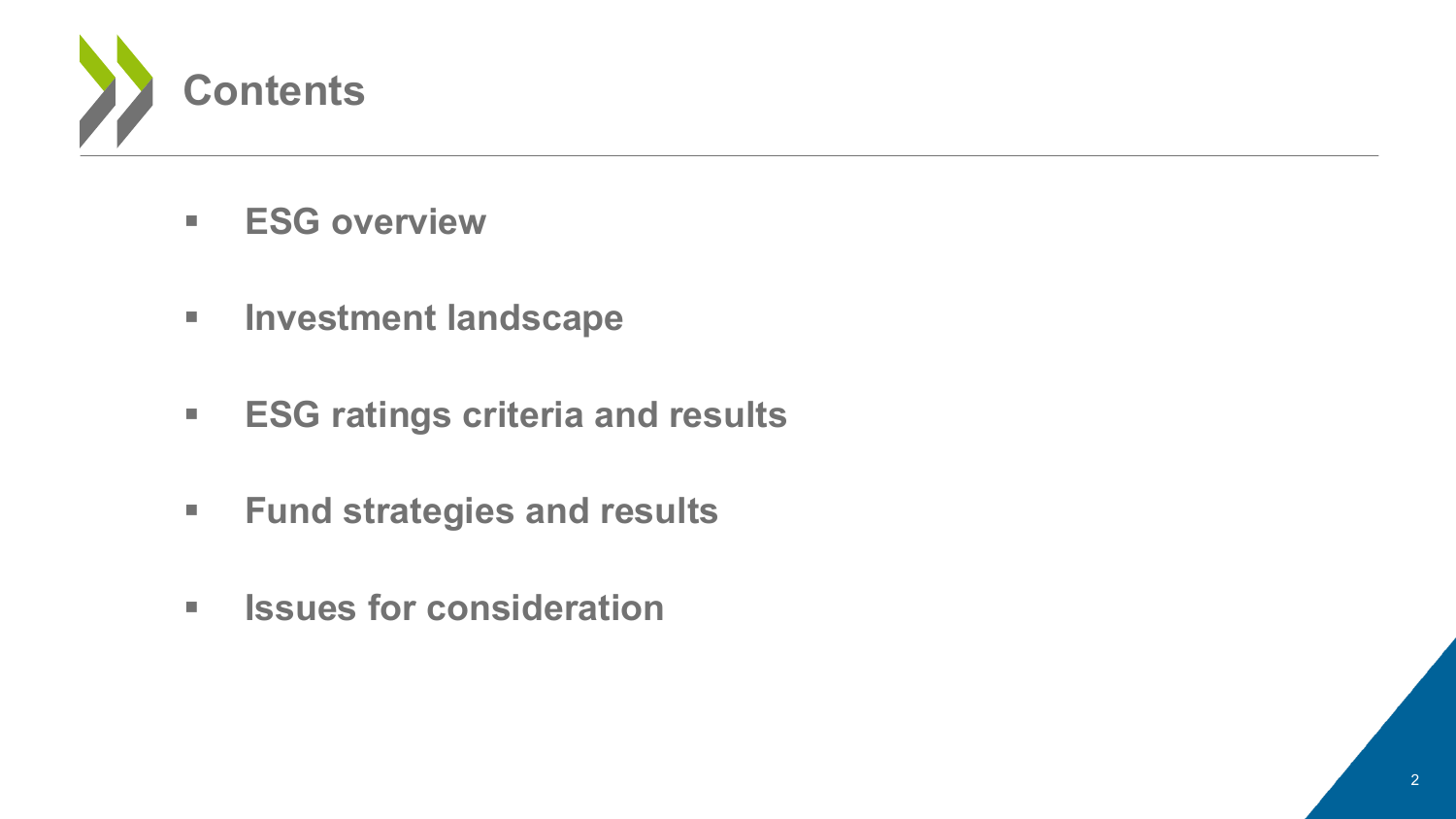# **Environmental, Social and Governance (ESG) criteria and sustainable finance**

### **What is ESG?**

- **A risk management approach to integrate long-term risks and opportunities relative to environmental, social and governance factors into investment decision-making.**
- Also, can include a general alignment with societal values related to environment and corporate social responsibility, and principles of good governance, i.e. the broader concept of sustainable finance.

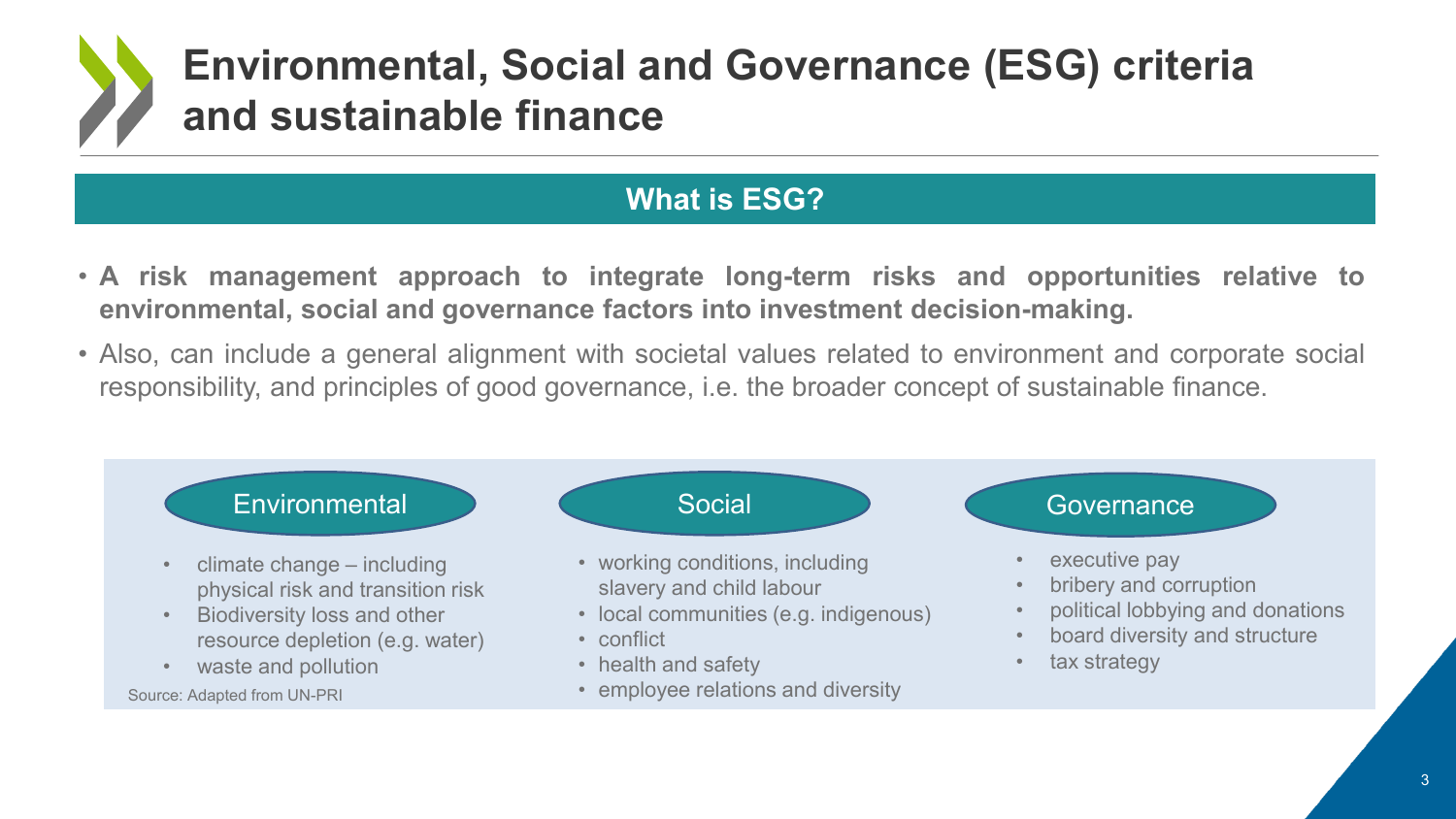**ESG within the investment spectrum**



Adapted from OECD (2017)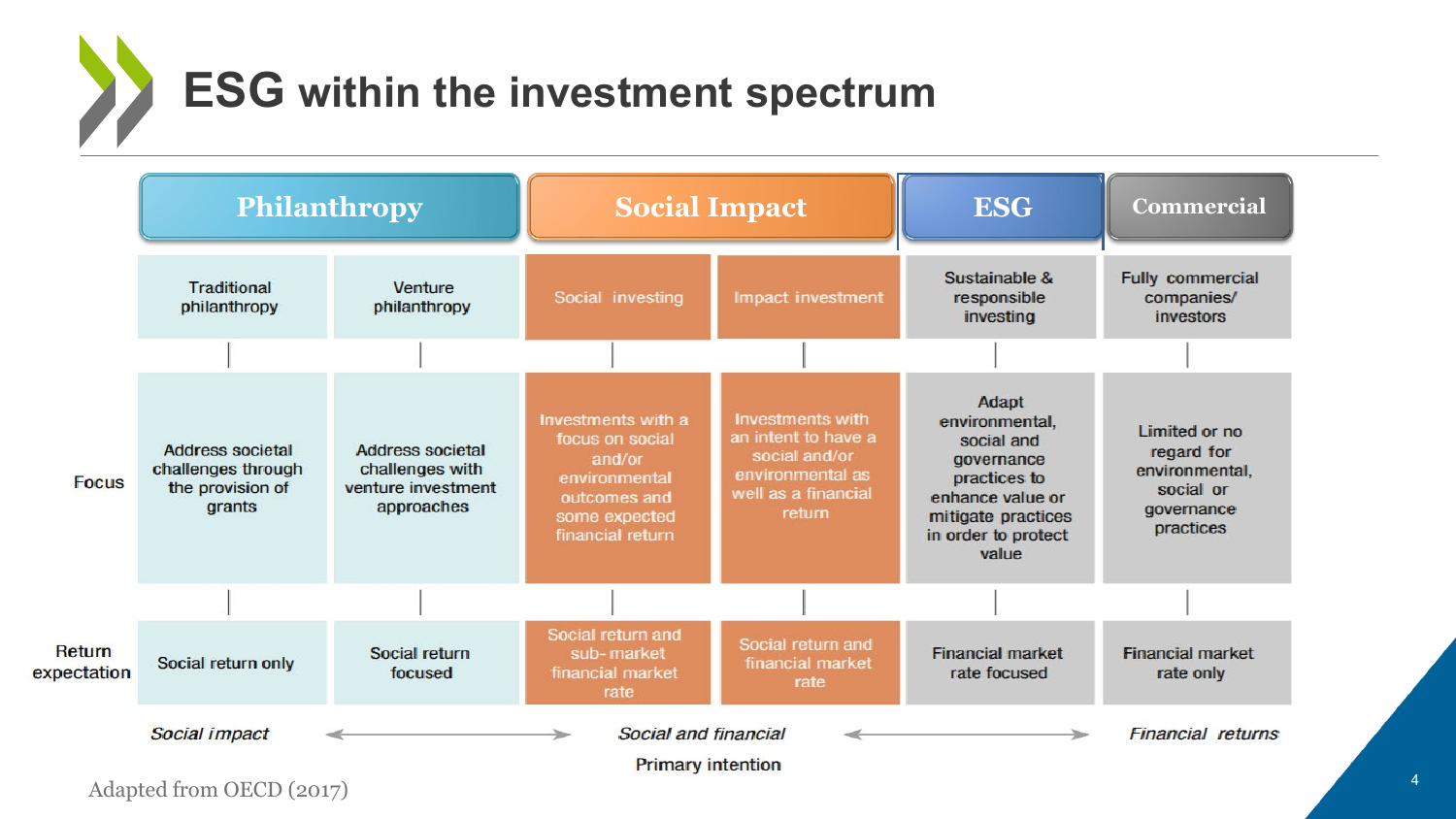



#### **Disclosure Organisations**

Orgs. that determine information to disclose relevant to ESG and materiality. Includes climatespecific disclosure.

#### **Rules & Requirements**

Includes exchanges, selfmonitoring entities, regulators and supervisors.

### **Ethical Standard Setters**

Includes international bodies, e.g. the OECD and UN, that provide guidelines related to responsible conduct and societal values.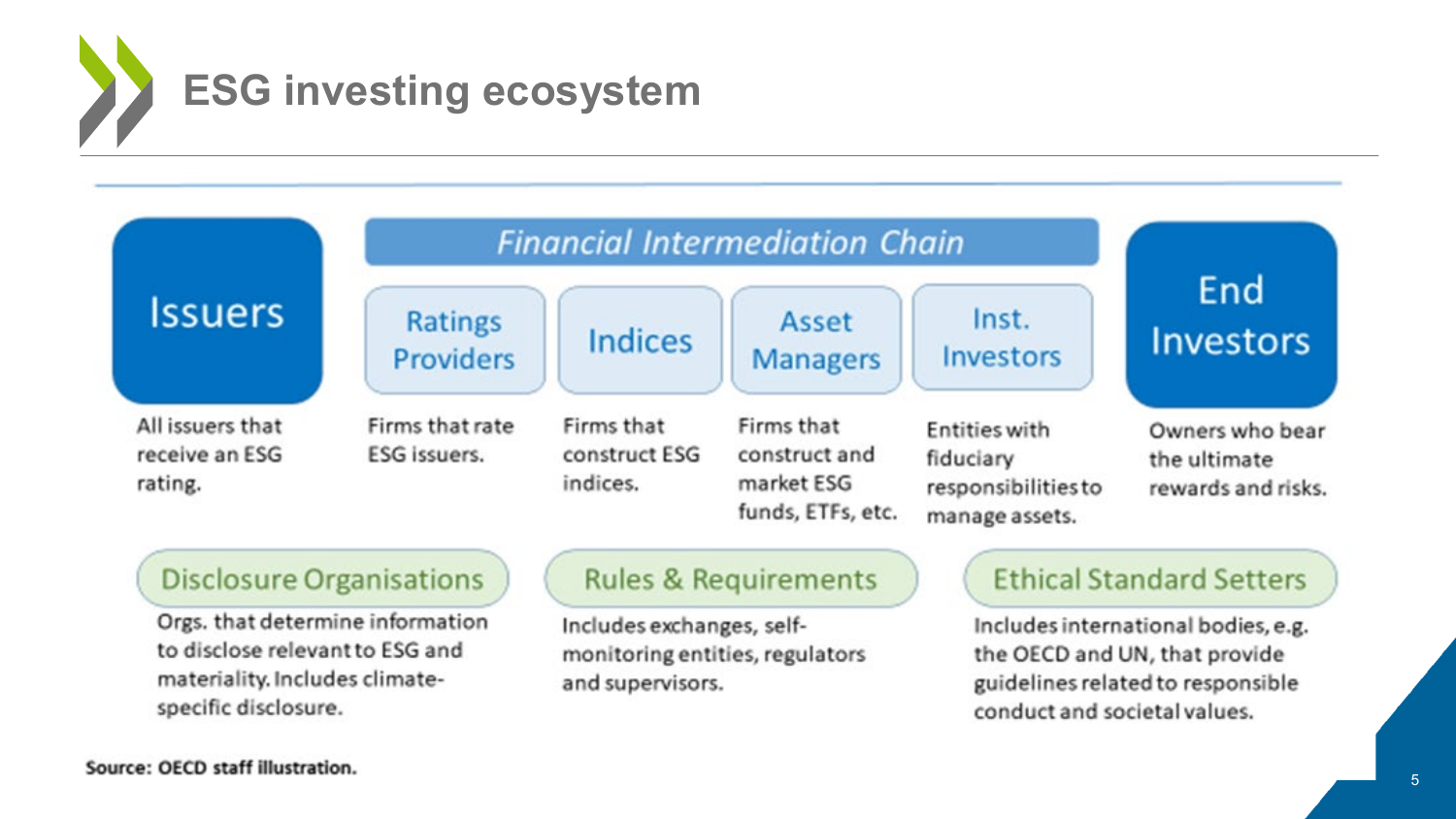

Across various ESG rating firms, the methodologies for scoring vary widely by:

- Use of *metrics* (#, choice, can be over 300 metrics)
- Assessing long-term *risks*, *mitigant*s and "*opportunities*"
- Assessing *controversies*\*
- Determining *"materiality" factors* by industry, which affects score.
- Determining importance of *time horizon* of +/- effect
- *Weighting* metrics within and across ESG factors based in part on judgement.

While data-drive, ESG scoring methodologies are often highly qualitative in judging importance, financial materiality, and weighing factors to derive final ESG scores.

\*defined as (ongoing) situation in which company operations or products allegedly have a negative environmental, social, or governance impact.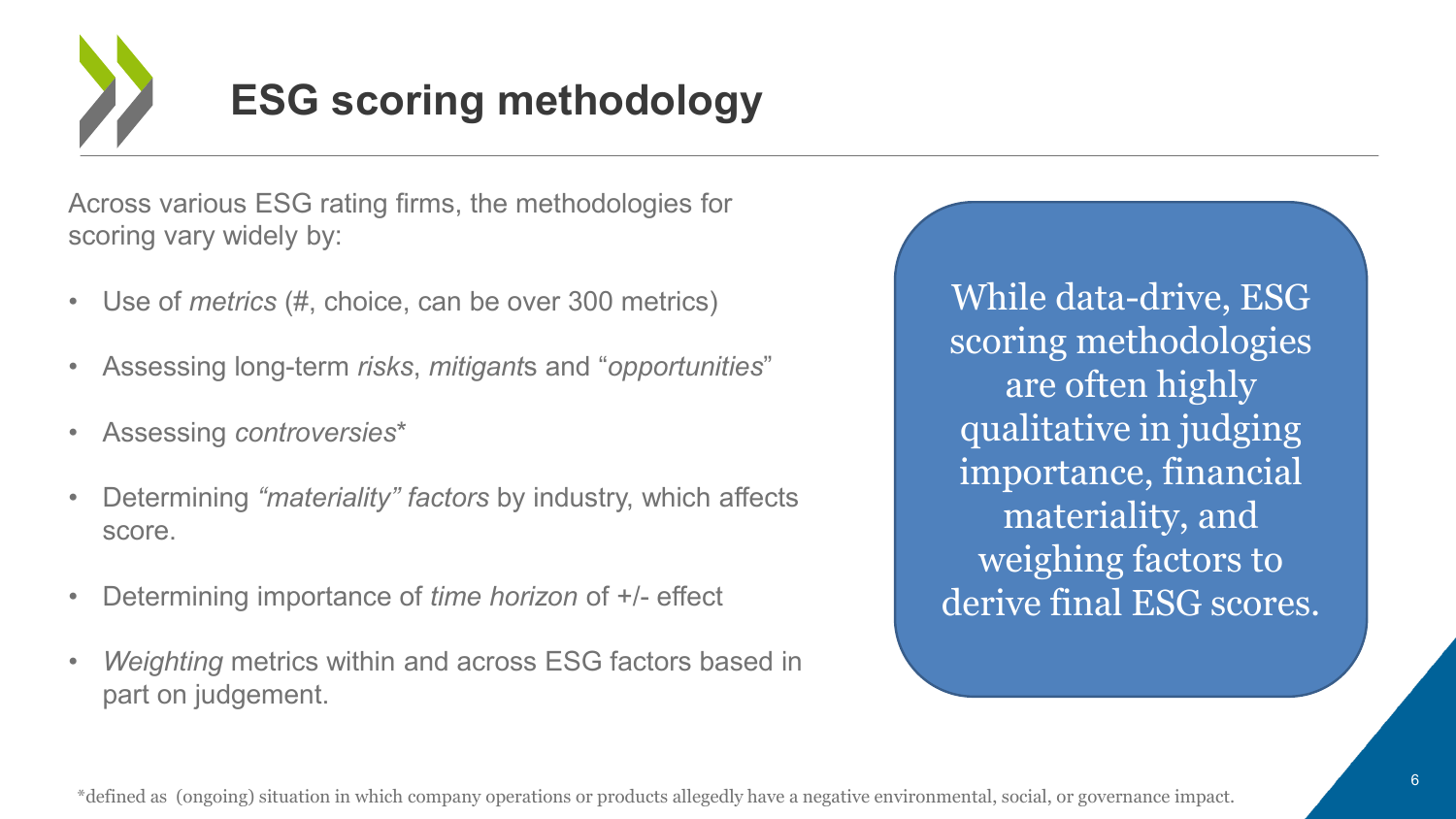

- Some concerns that ratings vary *considerably* across ratings providers.
- Therefore, constituent weights in a high-ESG scoring index likely vary considerably across providers.

| SSGA Assessment of $R^2$ of ESG ratings            |                |              |              |                      |  |  |  |
|----------------------------------------------------|----------------|--------------|--------------|----------------------|--|--|--|
| among major score providers                        |                |              |              |                      |  |  |  |
|                                                    | Sustainalytics | <b>MSCI</b>  | RobecoSAM    | <b>Bloomberg ESG</b> |  |  |  |
| <b>Sustainalytics</b>                              | 1              | .53          | .76          | .66                  |  |  |  |
| <b>MSCI</b>                                        |                | $\mathbf{1}$ | .48          | .47                  |  |  |  |
| <b>RobecoSAM</b>                                   |                |              | $\mathbf{1}$ | .68                  |  |  |  |
| <b>Bloomberg</b><br><b>ESG</b>                     |                |              |              |                      |  |  |  |
| <b>Source: State Street Global Advisors (2019)</b> |                |              |              |                      |  |  |  |

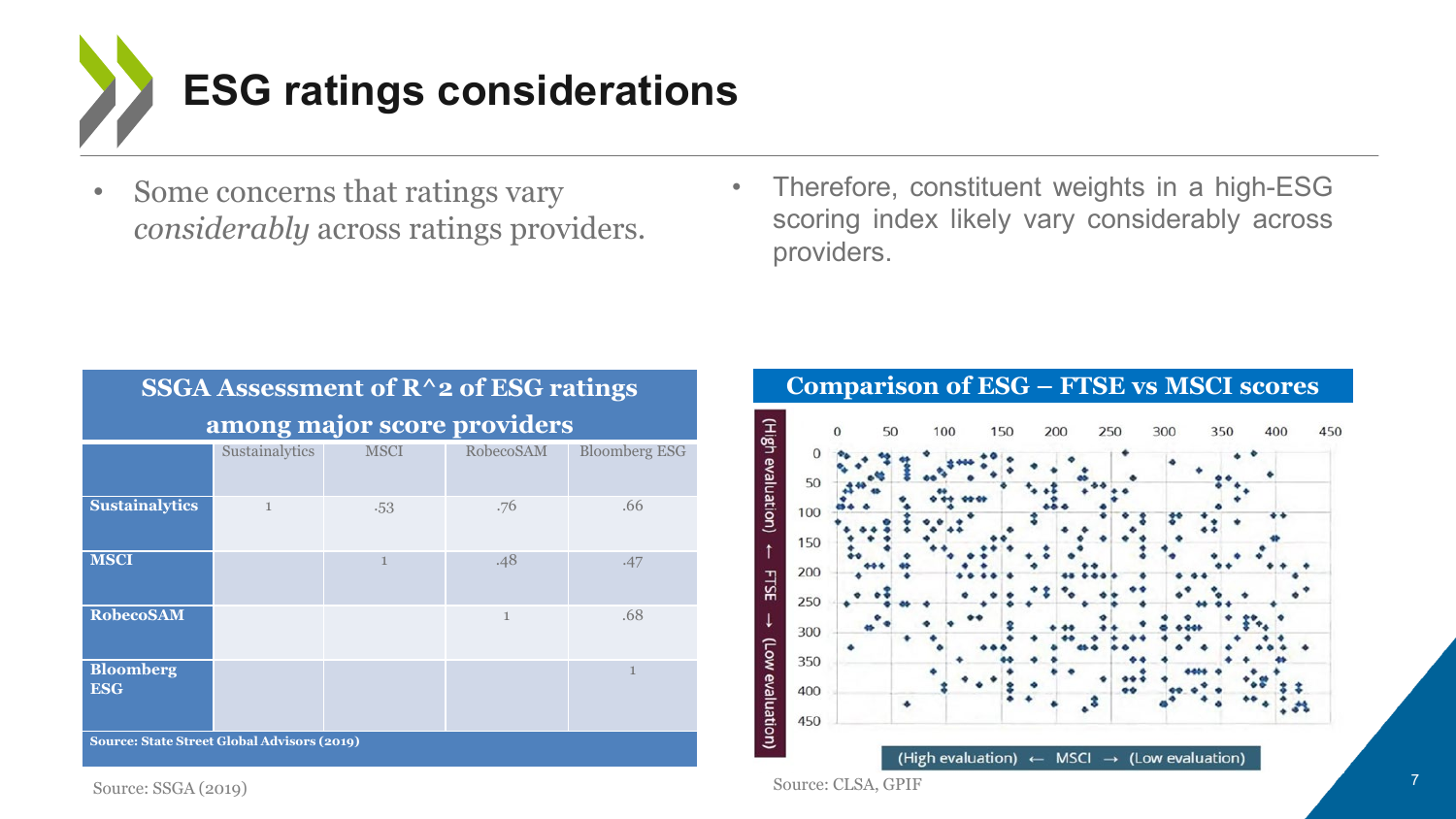

- **ESG ratings differ considerably** among the prominent ESG raters.
- This is in sharp contrast to a **low deviation of the credit ratings**  of these same firms.
- **Differences in ratings approaches and definitions are key drivers of return differentials**.



#### ESG Ratings and Issuer Credit Ratings, 2019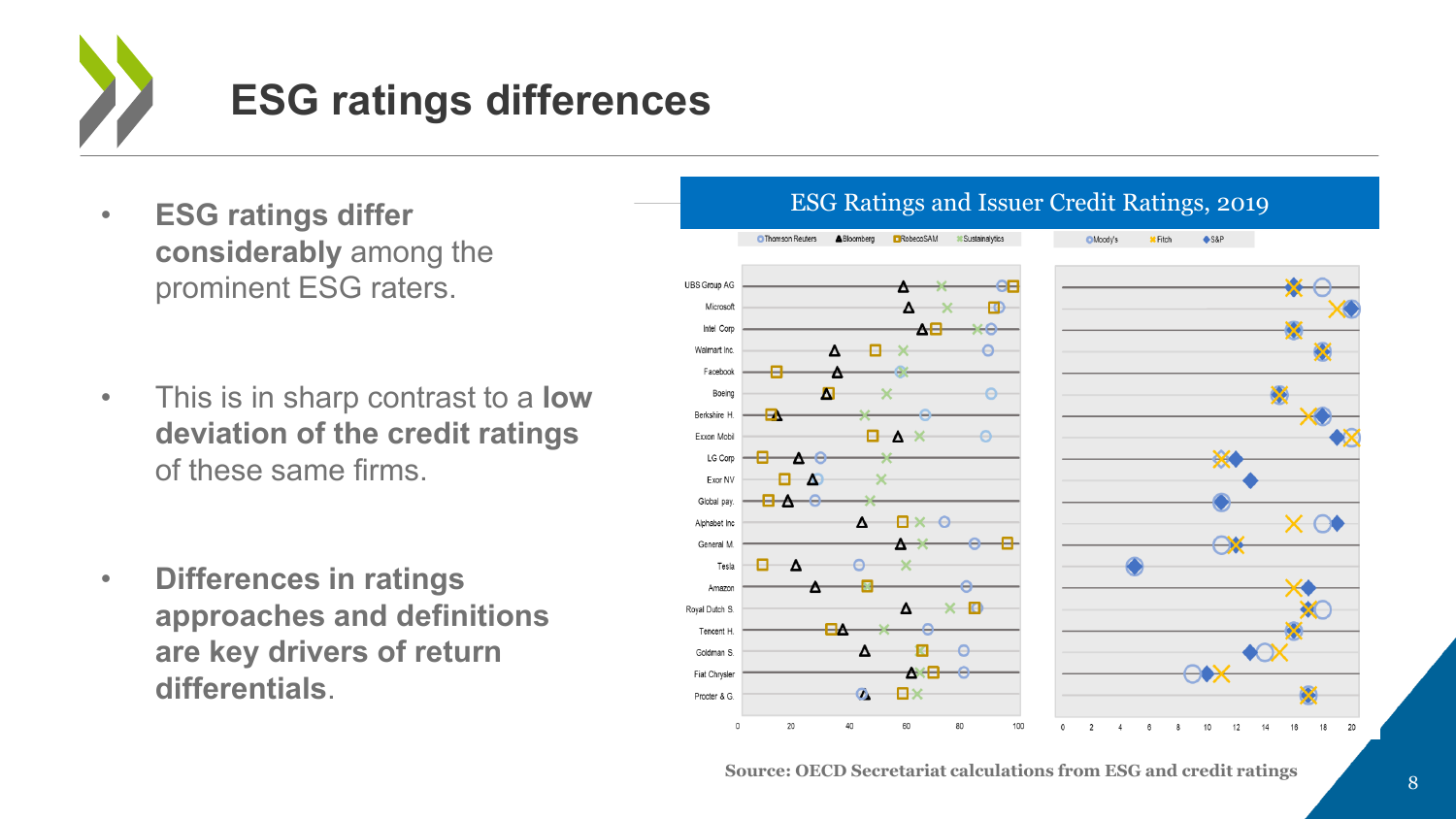

|                                                                                                              | <b>Approaches</b>                                                                                                 |                                                                               | <b>High ESG intent</b>                                                                                              |                                                                                                                      |
|--------------------------------------------------------------------------------------------------------------|-------------------------------------------------------------------------------------------------------------------|-------------------------------------------------------------------------------|---------------------------------------------------------------------------------------------------------------------|----------------------------------------------------------------------------------------------------------------------|
| Exclusion                                                                                                    | Tilt (Best in Class)                                                                                              | <b>Thematic</b>                                                               | Impact                                                                                                              | <b>ESG</b> Integration                                                                                               |
| Removing<br>issuers that do<br>not meet ethical<br>standards or<br>those aligned<br>with societal<br>values. | Rebalancing to<br>increase<br>exposure to<br>companies with<br>better ESG<br>scores, within<br><i>industries.</i> | Aligning with<br>$\bullet$<br>one of the E/S<br>or G for focused<br>approach. | May include<br>$\bullet$<br>active<br>engagement<br>with issuers<br>where<br>improvements<br>in ESG can be<br>made. | Fully<br>$\bullet$<br>incorporating<br><b>ESG</b><br>considerations<br>into key aspects<br>of investment<br>process. |

• *Given these approaches, the quality of and trust in ESG scopes is critical to the process and outcomes.* 9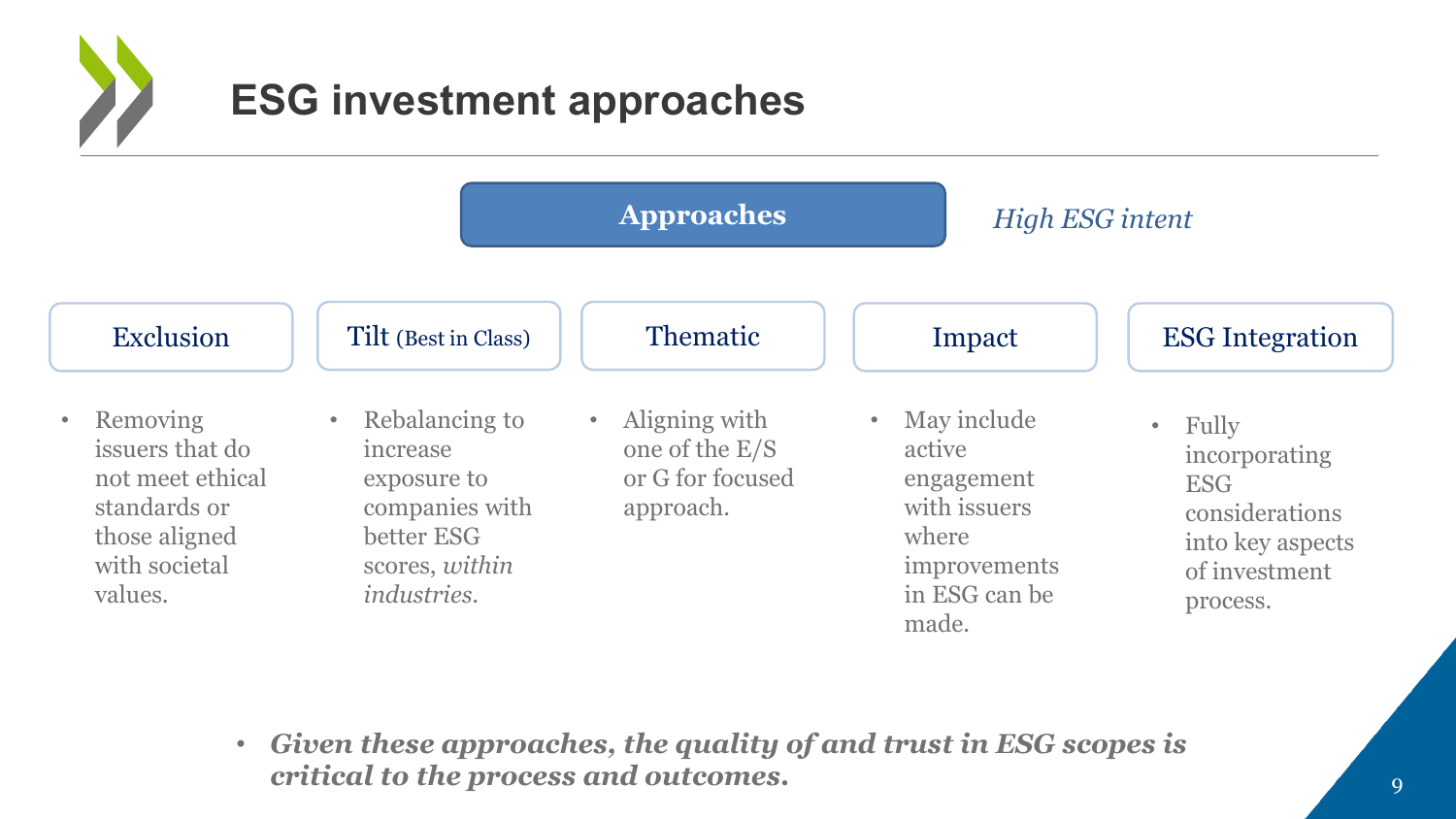

- "ESG Fund" can include ESG approaches but also a wide range of strategies, including multiple strategies.
- Goal is not necessarily to invest in issuers with higher ESG scores, but rather to achieve superior returns based on ESG information.
- In some cases, funds could also use ESG information to align with societal values such as SDGs.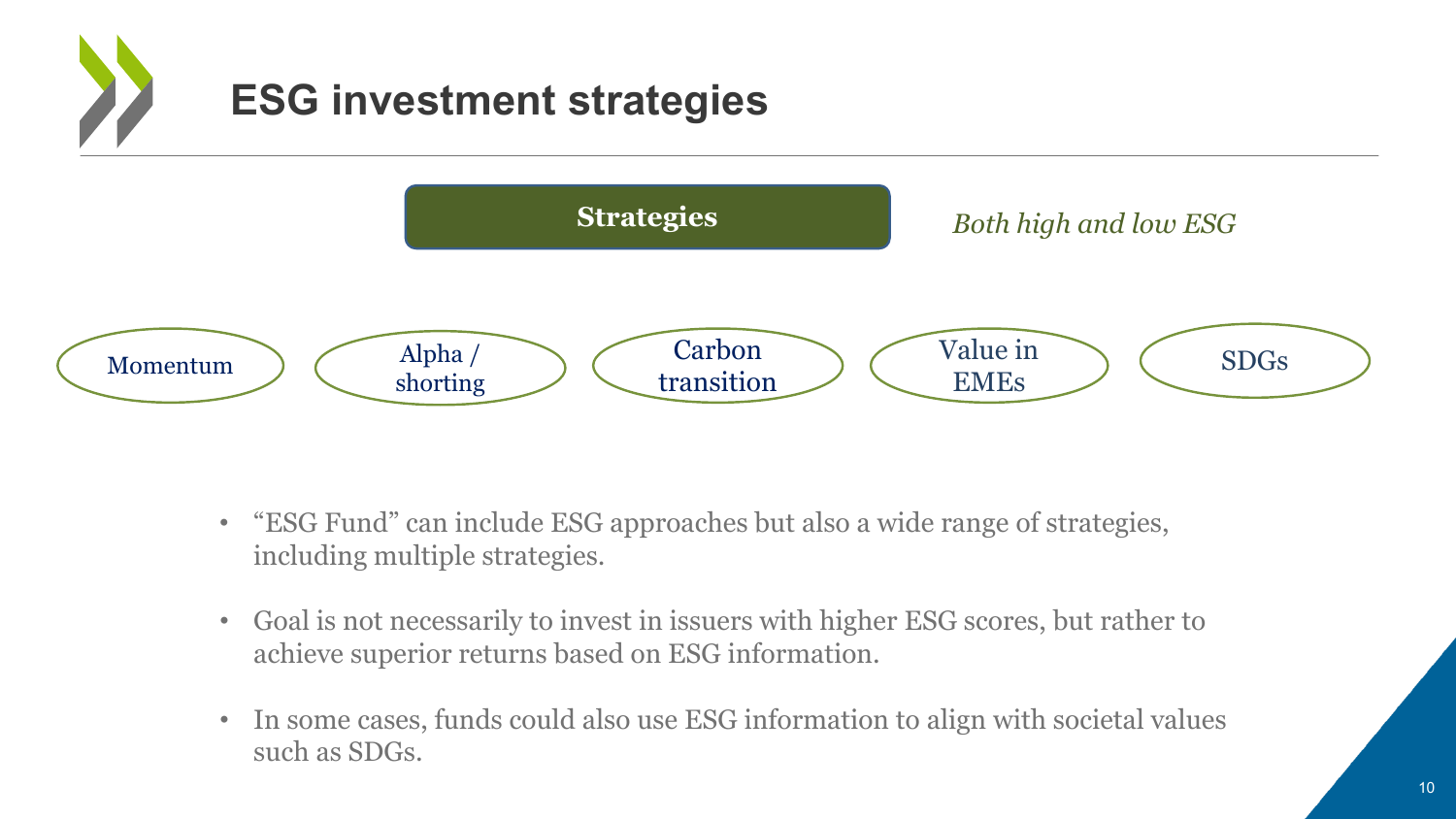

- Some research indicates that ESG-tilted portfolios can outperform traditional indices.
- However, studies are mixed as to whether there are biases associated with asset or market size, higher ROE, or even P/E expansion due to greater demand.
- There is some evidence from industry assessments that governance and environmental scores are contributing to or correlated with improved returns in high ESG portfolios relative to low-scoring portfolios.

#### **Performance - ESG vs traditional benchmarks**





Source: MSCI ESG research, Barclays Research

Source: Sustainalytics; Barclays Research

#### **Performance - ESG factors**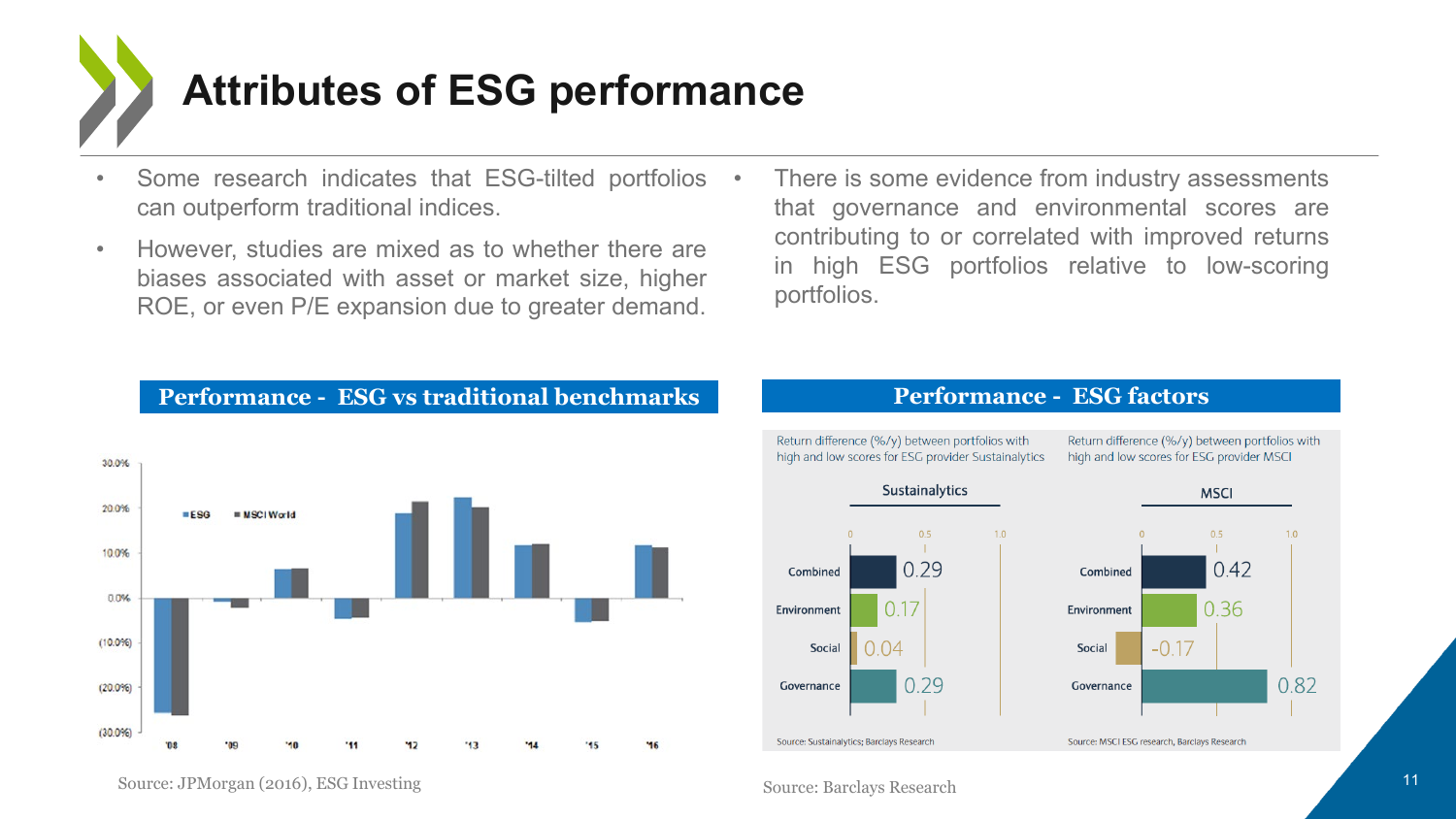

## **Methodology**

Modern Portfolio Theory **Markowitz** 

> **Morningstar** Funds analysis

- The frontier represents the lowest variance for a set of stocks.
- Assets/portfolios inside the frontier are inefficient and provide a lower Sharpe ratio.
- Diversification is the sole way of reducing risk.



- The funds will be analysed using a sample of funds' annualized returns over 2, 5 10 year periods across Morningstar fund sustainability ratings.
- This does not compare ESG funds to traditional indices, but rather compares funds based on a range of ESG ratings.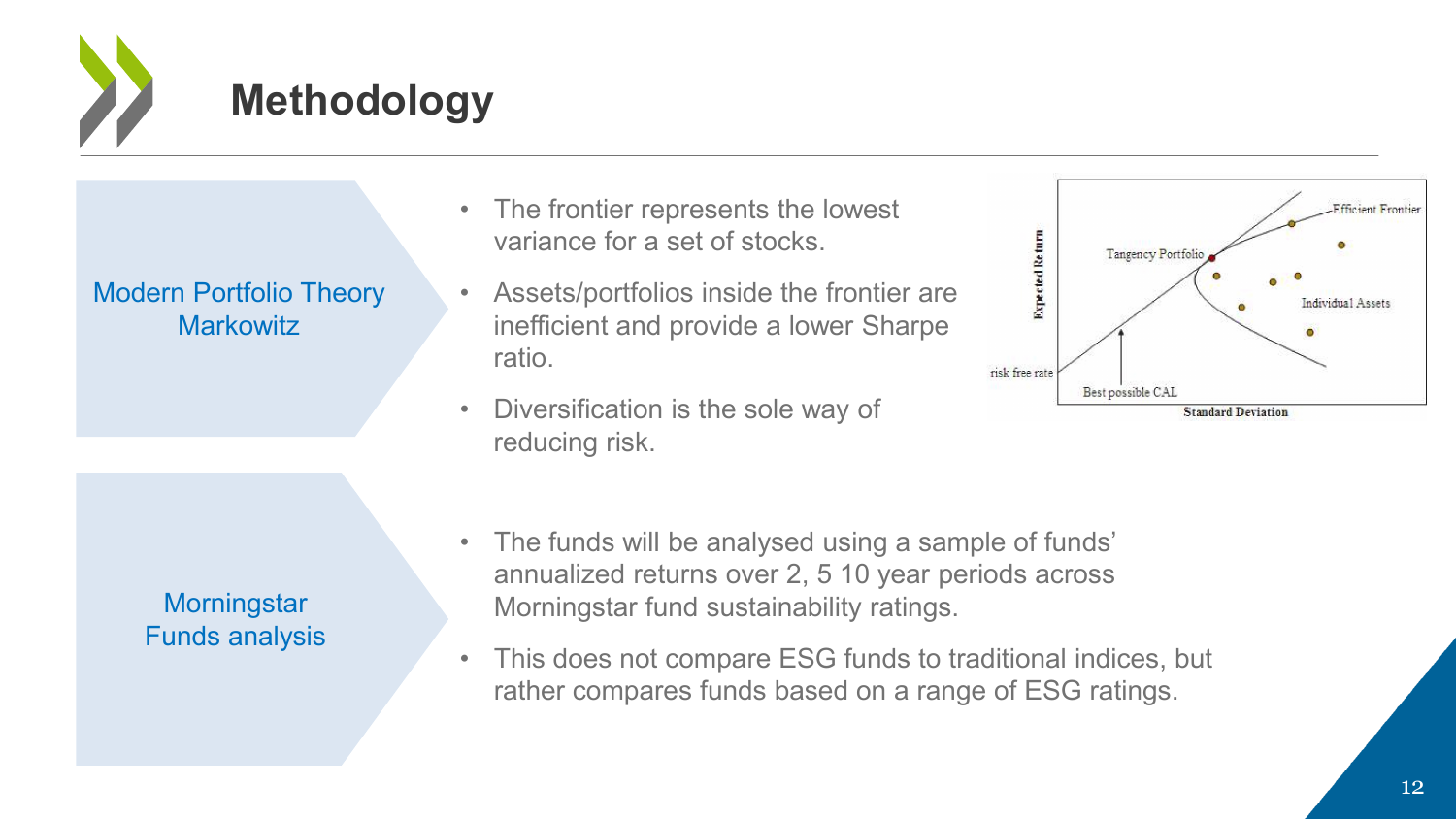

- We applied Markowitz MPT to understand the effect of the ESG constraint on the concentration risk.
- Investing in ESG indices suggest an increase in volatility, due to a lower number and concentrated weighting of constituents.

#### MSCI Minimum variance frontier and price index with base value 100, 2014-2019



Based on preliminary assessment by Boffo and Patalano (2020, forthcoming)

#### STOXX Minimum variance frontier and price index with base value 100, 2014-2019

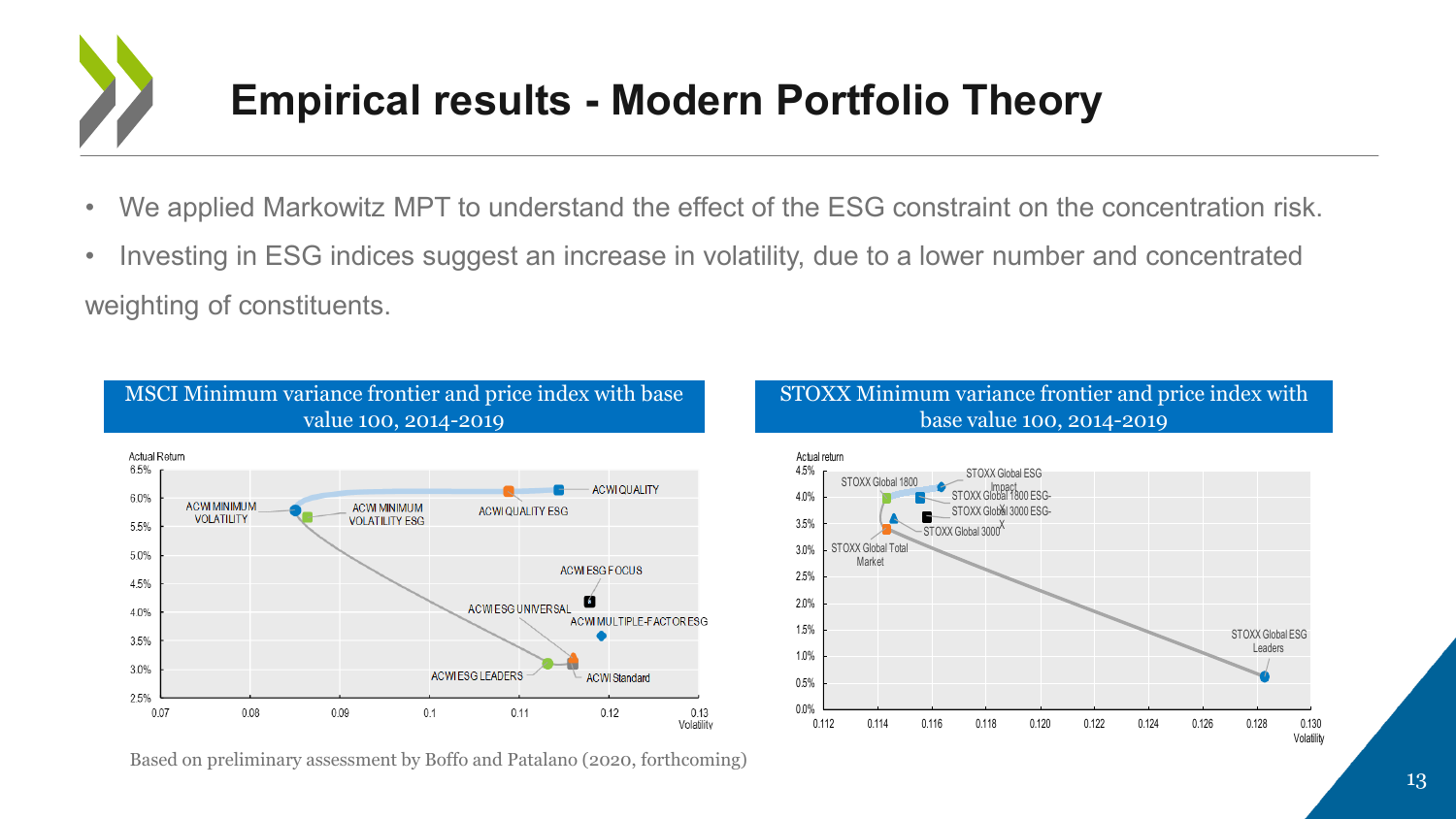

- The results suggest little correlation between ESG ratings and fund performances, as rated by Morningstar, using a specific sample of funds.
- This result indicates that investors should not generalise about the potential financial returns of funds based on ESG scores.

Distribution of 300 sustainable funds performances (5 sustainability stars\*), 2019



### \*Signifies funds that have portfolios with highest avg. ESG rating of underlying issuers. 5-year annualized returns. <sup>14</sup>

#### 10 years annualized funds' performance to Morningstar sustainability rating, 2019\*



\*best performing funds